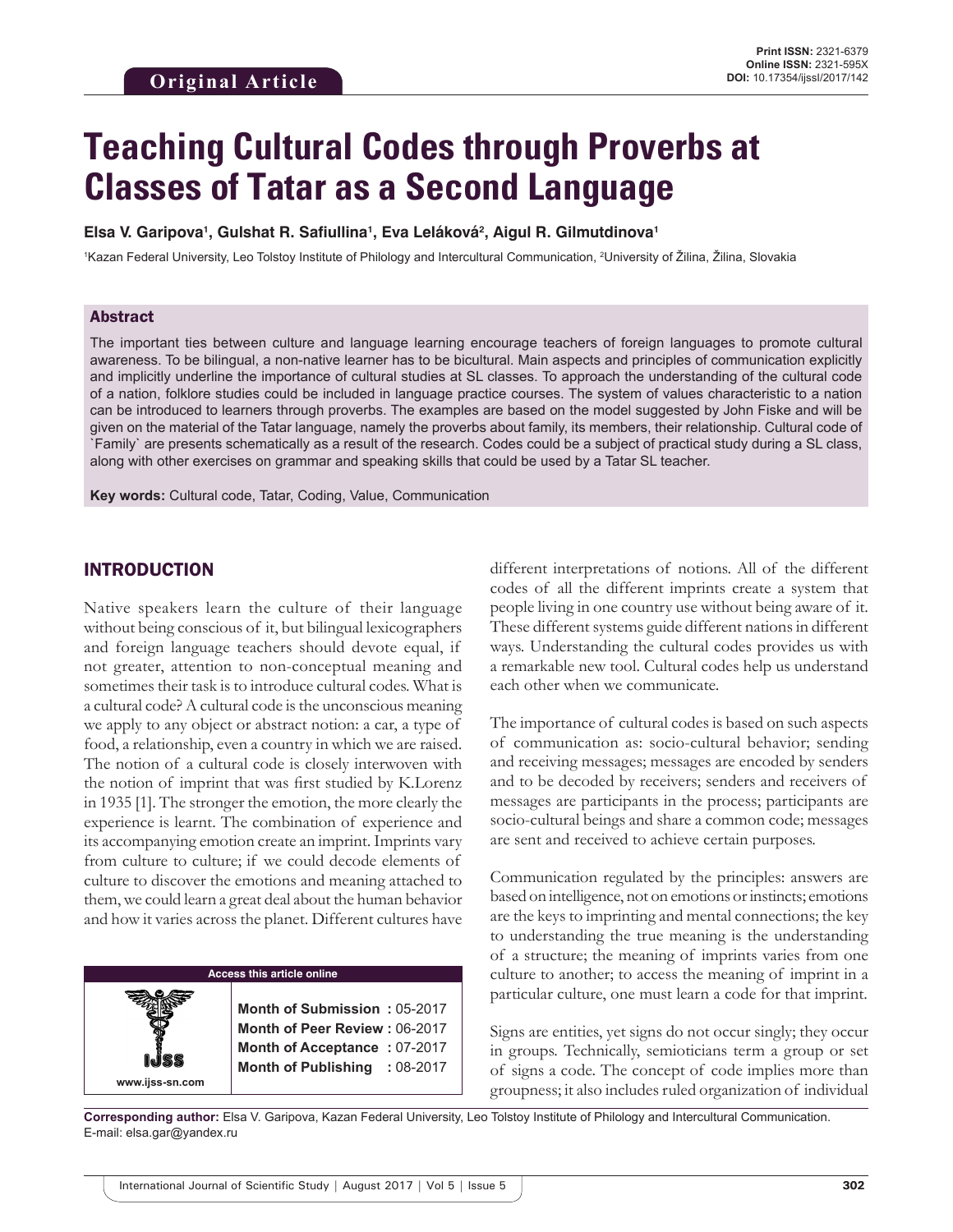signs. Code is a set of signs and rules for their use [2]. Codes are repositories, or collections of signs, available for human communication [3].Coding is a form of behavior that is learned and shared by the members of a communication group [4].

Constituents of code are: a message or text; addresser, a person who created the text; addressee, or people interpreting the text; external reality to which both text and people refer, as it stated by J.Fiske [5]. Codes have no existence apart from the humans who use them. By implication codes are culture-bound and context-specific. The proper context for understanding a single cultural code is culture - a set of codes and rules for their use. No culture is made up of only single isolated code, no matter how complex it may be. Different cultures share the basic types of codes they incorporate. In social life codes are woven together as a coherent whole in intricate and mutually influencing way.

Yu.Lotman described a code as an artificial structure, based on agreement and delivering implicit historic knowledge. Two speakers possessing the same code will perfectly understand each other. If the codes of the speakers are completely opposite, the communication is not possible either. Hence, Yu.Lotman speaks of two tendencies: a tendency for using identical codes and thus facilitating communication and a tendency for using different codes and thus complicating communication. The more difficult the translation of different codes is, the more value is attached to communication [6]. V. V. Krasnykh underlines the axiological aspect of cultural codes and distinguishes somatic, spatial, temporal, objective, biomorphic and spiritual codes [7]. D. B. Gudkov, states that cultural codes occupy a central position in a national culture and form its structure [8]. S. V. Morozova et al. attributes production, translation, and preservation of human culture; openness to change and universality to cultural codes [9].

## **METHODS**

The methods of comparative analysis, semantic analysis, component analysis and logical-semantic representation were applied in the research.

Studying folklore is compulsory for understanding the culture of a nation. Proverbs and sayings reflect moral values widely accepted in the society and contain widely used and accepted evaluations of human behavior and actions/deeds in various situations and in different circumstances. Surrounding phenomena often become a part of proverbs. This rich culturally loaded material should be included in a speech course. Proverbs can be used in teaching some national and culture oriented linguistic data at Second Language classes. The knowledge of proverbs of the studied language leads to better understanding of culture and national identity. Various exercises on grammar, vocabulary and phonetics can be applied by a teacher of the Tatar language at different stages of the education process.

## RESULTS

According to their didactic significance proverbs vividly represent the system of values of a nation. As the main topic of our research we have studied the proverbs that describe the concept of Family. The studied proverbs include proverbs about family and its constituents, such as father, mother, children, husband and wife. The examples have been selected due to its bright representation of cultural notions. We can not state that the images and metaphors are unique and specific only to Tatar or Turkish culture, but they are very typical for these cultures and are reduplicated in other forms of folklore, such as folk songs, fairytales, riddles, etc, thus being an integral part of the folk oral heritage,as "the same national unity see the world and perceive the world through stereotypes"[10].

The hypothetical model code of Family could be build based on the values attached to its constituents.

(1) Family

- *Б*θ*ркет булмый таусыз-кыясыз, адәм булмый йортсыз-гаиләсез.*
- *Börketbulmıytawsız-qıyasız, adämbulmıyyortsızğailäsez.*

*There is no eagle without mountains, there is not a man without a family*

*Гаилә – илтерәге Ğailä – ilteräge Family is the basis of a country*

Value: family, getting married



**Graph 1: Cultural boundaries of codes**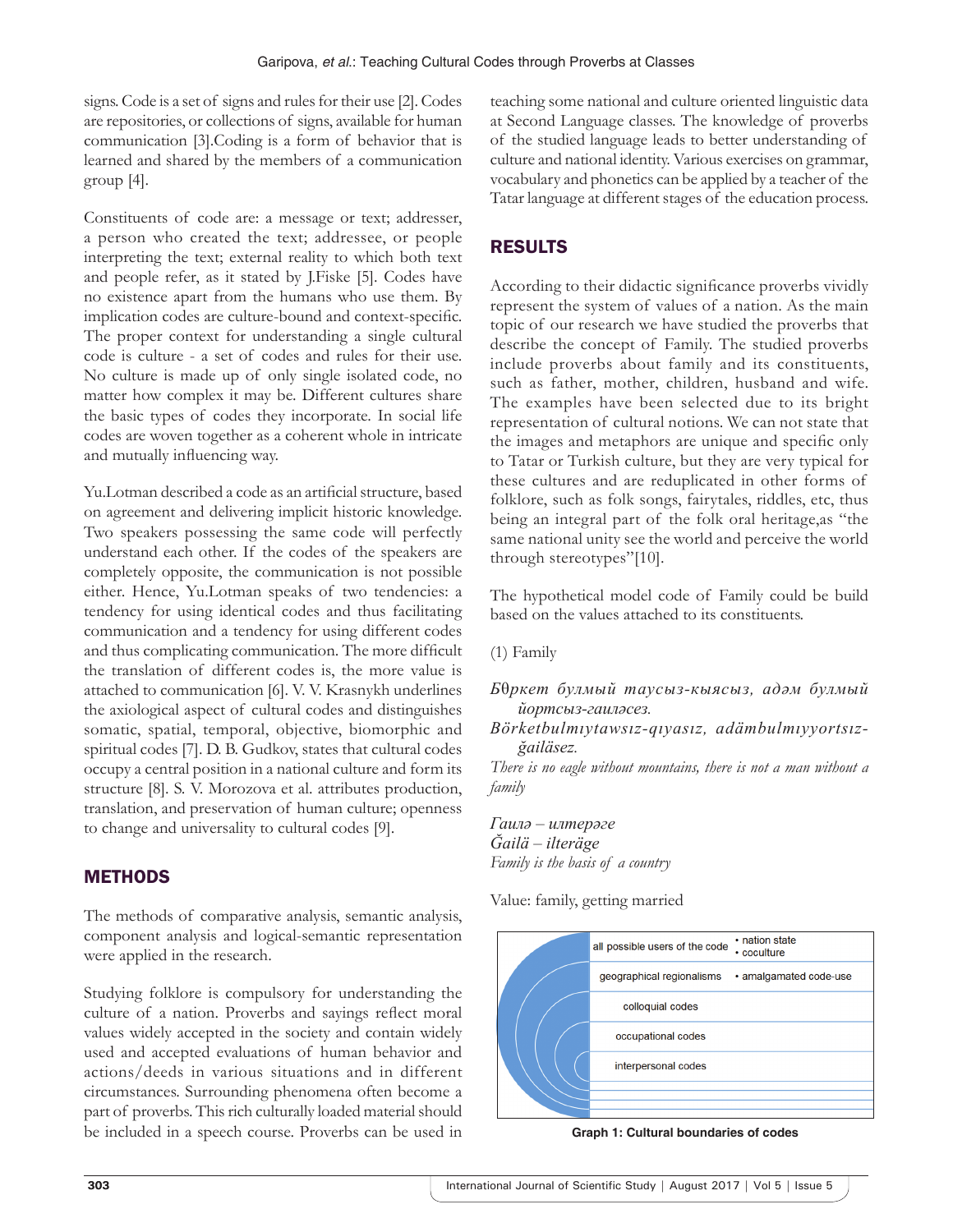#### Garipova, *et al*.: Teaching Cultural Codes through Proverbs at Classes

Value: connection to the Motherland, roots, native village, the Republic

(2) Father

*Ата һөнәре – балагa мирас Ata hönäre – balagamiras*

*The craft of the father is a heritage of his son*

*Атаның сүзе – акылның үзе Atanıñsüze – aqılnıñüze Wisdom is in the words of the father*

*Ата юлы балага такыр Ata yulıbalağataqır Father paves a way for his child*

Value: knowledge and wisdom Value: succession of generations

(3) Mother

*Ана куены туннан җылырак Ana quyınıtunnancılıraq A mother of a rabbit is warmer than a thick fur coat*

*Анаҗылысы – кояшҗылысы Ana cılısı – qoyaşcılısı The warmth of a mother is the warmth of the sun*

Value: maternity bonds, warmth

(4) Children

*Балалар –өйнең бизәге. Balalar –öyneñbizäge. Children are the jewels of the house*

*Өч бала-ике бала, Ике бала – бер бала, бер бала-бала түгел.*

*Öç bala-ike bala, İke bala – ber bala, ber bala-bala tügel. Three children are two children, two children are one; one child is not a child*

Value: Children. There should be at least two children in a family

(5) Attitude to parents

*А т а - а н а н ы т ы ң л а г а н – а д ә м б у л г а н , тыңламаган - әрәм булган*

*Ata-ananı tıñlağan – adämbulğan, tıñlamağan - ärämbulğan Who listens to his parents becomes a person, who doesn`t - achieves nothing*

Value: obedience to parents

(6) Creating a family

Matchmaker

*Qızı bar keşegäqırıqyawçıkilä. If there is one girl in the house, forty matchmakers will come after her.*

*İñmaturitepsayrawçıqoş-sanduğaç; iñmaturitepsöyläwçekeşe-yawçı Nightingales and matchmakers sing sweet songs*

*Kiñäşletuytarqalmas Arranged marriages don`t break*

Value: diplomatic skills in arranging marriages

(7) Bride

*Kilbätleqızkilenbulğaçkürener A girl is beautiful, if she makes a good daughter in law Uñğanxatınqaröstendäqazanqaynata*

*A skillful woman can boil a pan over snow Xatınkiñäşe – xanğayarıy Advice of a woman will do good to a king*

Value: house running skills, wisdom

(8) Groom

*Юньсезкияүйорттотмас Yünsezkiäwyorttotmas A thoughtless son-in-law can`t be the head of a family*

*Иркитерә белсен, хатын җиткерә белсен İrkiteräbelsen, xatıncitkeräbelsen A husband should bring, a woman manage.* Value: a husband is the head of the familyand a breadwinner

(9) Husband and wife

*İr-baş, xatın-muyın A man is a head, a woman is a neck Xatınqanatı – ir, irqanatı - at*

*The wing of a woman is a man, the wing of a man is a horse İröydänçıqsa-bäräkät, xatın-qızöydätorsa - bäräkät If a man goes out of the house – it is a benefit; if a woman stays all the time at home – it is a benefit* Value: hierarchy in unity; patriarchy of a family

Graphically the code can be described in a form of a life cycle as it is presented in Chart 2.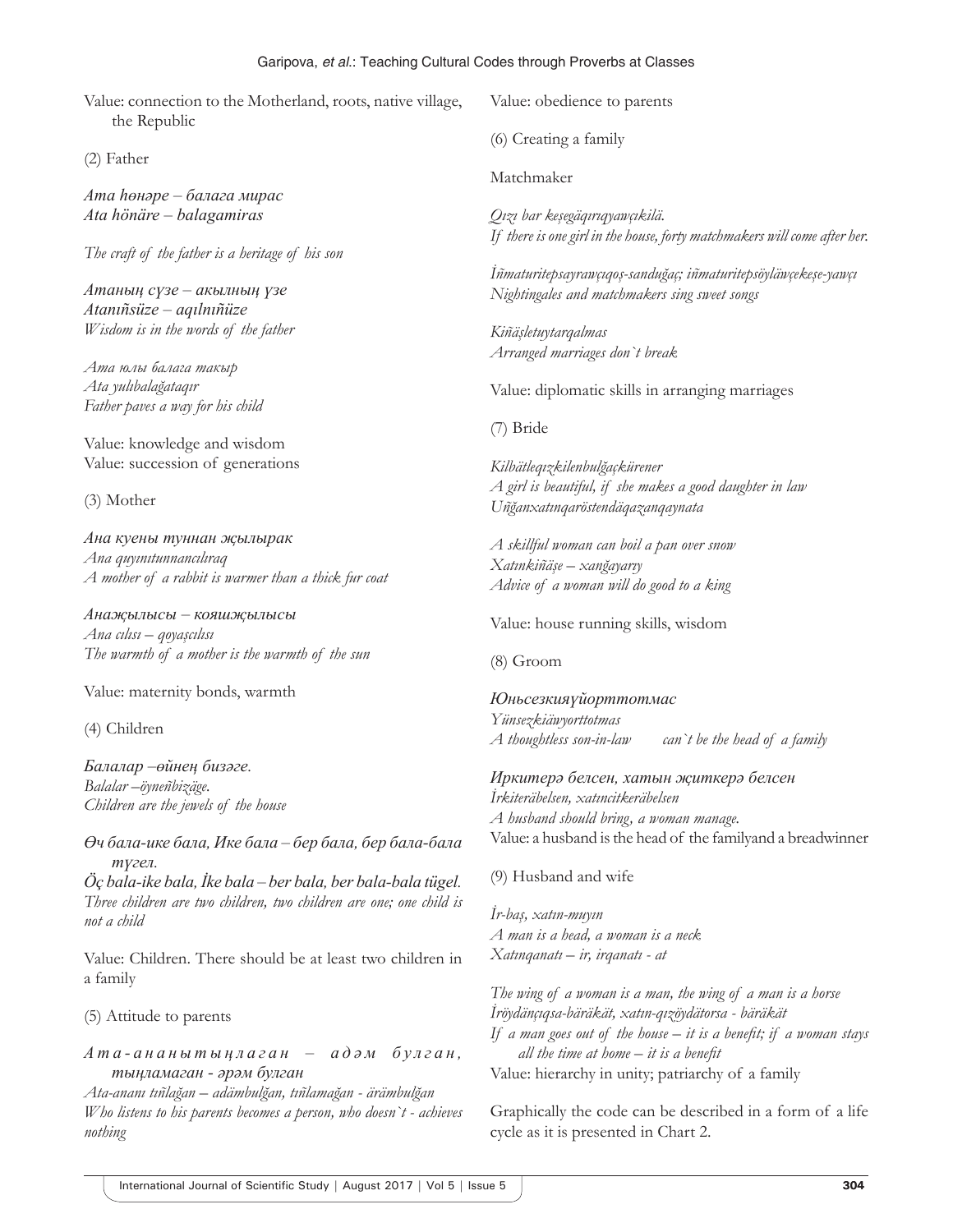

**Chart 2: The graphical presentation of the code of Family**



**Chart 3: Code of Family with the attached values**

We suggest the cyclic graphic form of the Code of Family (Chart 2), as it depicts the succession of generations. The schematic analysis of the Code demonstrates that the greater value in the proverbs is attached to interrelation on the level of equal partners: mother-father, husbandwife, while children constitute a transitional stage, and are supposed to follow the example of their parents and become adults.

## **DISCUSSION**

The practical part of our research concerns with practical aspects of teaching cultural codes through speaking and grammar exercises. It is important to note that during individuals' speech the verbal experience is developed which involves a certain subjective conceptualization of hierarchy and structure of speech elements[11].The quantitative enrichment of the students' word stock and the development ofthe permanence of lexical skills do not contradict each other [12].

To master grammatical and lexical material students may be given exercises with gaps, for example:

Fill in the gap:

*Гаилә – ил … Ğailä – il …. Атаһөнәре – балагa …. Ata hönäre – balaga ……*

The teacher can apply the communicative method in teaching grammatical forms: pronouns, degrees of comparison of adjectives, imperative forms, modal verbs, etc. interacting with students.

To teach to use a dash correctly, the models of proverbs can be used:

*Ana cılısı – qoyaşcılısı. Balalar –öyneñbizäge.*

The rules of using present negative forms (adding mi- mı, miy- mıy to the stem of the verb) may be illustrated on the samples of the proverbs with the verbs in the negative form:

Börket*bulmıy*tawsız-qıyasız, adäm*bulmıy*yortsız-ğailäsez. Tatuğailägäqayğı*kermi. Hat*ı*nnarn*ıñkılıçıbervakıt ta *tutıkmıy.*

To develop students' speaking skills teachers can offer monologue exercises. Students could illustrate proverbs basing on their life experience, telling short stories.

*Tell a story illustrating the proverb: Ата-ананытыңлаган – адәмбулган, тыңламаган -әрәмбулган.*

*A t a - a n a n ı t ı ñ l a ğ a n – a d ä m b u l ğ a n , tıñlamağan - ärämbulğan.*

*Who listens to his parents becomes a person, who doesn`t - achieves nothing.*

To develop students' speaking skills teachers can offer dialogue exercises. Students could discuss the meaning of the proverbs with their partners.

Ata hönäre – balagamiras.

To develop students' speaking skills teachers can offer answering and asking the following questions to their partners:

*How important is it to obey parents?*

*Are you going to follow your parents' footsteps in a career choice? Can you name some famous professional dynasties? Why do some children choose the same profession as their parents?*